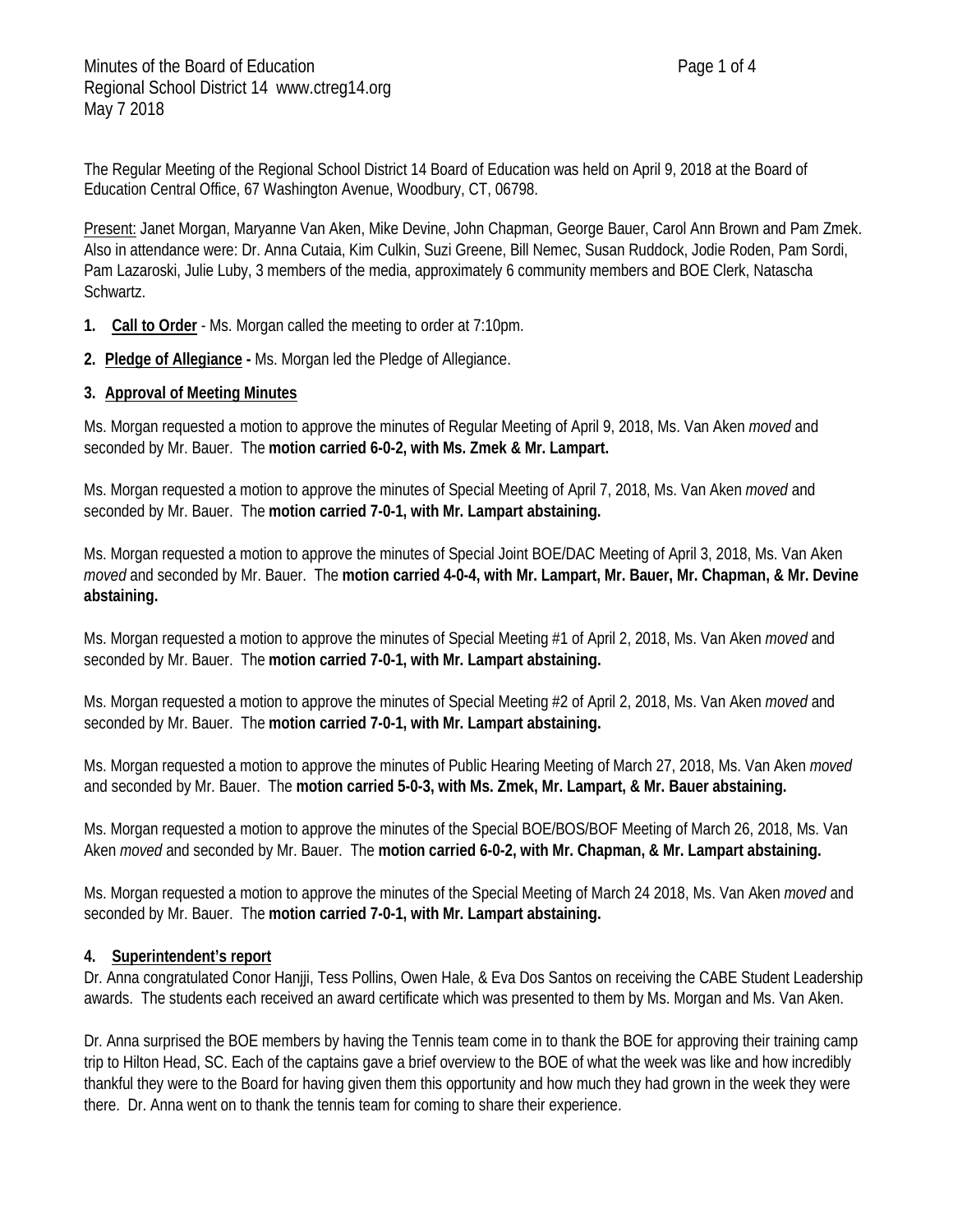**Pk-8 Science Curriculum:** Mr. Rafferty & Mr. Nobili presented the PK-8 Science curriculum which was well received by the BOE. Mr. Rafferty & Mr. Nobile presented the PK-8 Science curriculum. Mr. Rafferty went over the grade level expectations and the 5 highlighted areas of focus (Phenomena, Community Connections/Experiences, Focus on Engineering and Technology, Connecting More Content and Practices (multilayered), Focus on Practice and Performance). Mr. Nobili advised that this is much more active for the students. Mr. Rafferty went on to state that the students will be making community connections, and that he met with the Audubon Society as well as Flanders and asked them to become part of the curriculum and help students engage in deep investigation. The students will be able to define a problem and associated constraints, build prototypes, and come up with definite solution. Dr. Anna added that the proposed budget has a lot of pieces connecting to this curriculum (i.e. science kits which supports practice and performance). Students will have consistent experiences and will work in partnership for assured experiences. This will be a substantial shift in approaching science instruction and it will need to be implemented quickly at the beginning of the new school year.

# **Superintendent report:**

Dr. Anna advised that a parent meeting was held at WMS to introduce the parents to the new and improved schedule. Class schedules will be going from 40 to 50 mins of instruction for core areas and they will be continuing to add electives.

Mr. Agostine and Dr. Anna met with Silver Petrucelli to discuss the facilities and demographics assessment they will be conducting. There will be a series of meetings with them starting off with the staff to find out what they would consider their ideal educational space to look like going forward and then opening the meetings up to parents starting in June. They would like to get parent input on what they would like to see for facilities going forward as well.

Dr. Anna went on to mention that NHS hosted their Top 10 banquet which was a great evening where teacher honored the students by telling stories of each of the recipients.

The region held an instructor leadership summit to revisit how we intervene with student. We are starting to calibrate and roll out common practices to be in place for the 2018-19 school year.

Outgoing elementary school students were warmly greeted during a visit to WMS and there was a buzz of excitement in the air.

WMS held a virtual visit with virtual game designer. The students engaged in a Q & A session and enjoyed it thoroughly.

Lastly, WMS went on their annual Washington D.C. trip and had a fantastic time.

# **5. Board Committee Reports**

**Building:** Mr. Chapman advised that there is a lot of work going on and that the summer will be extremely busy. The Board and Superintendent will receive an executive summary and monthly reports going forward.

**Wellness:** The Wellness committee held their last meeting of the 2017-18 school year and reviewed the success of celebration snack process. She mentioned that the feedback from parents has been great and that they really like the new format. The committee also discussed the possibility of offering ice cream for kindergarteners all year and not just at the end of the year. The students wrote very compelling essays as to why Kindergartners should be allowed to enjoy ice cream once weekly as the rest of the school does. Wellness questions will be part of the end of year survey this year.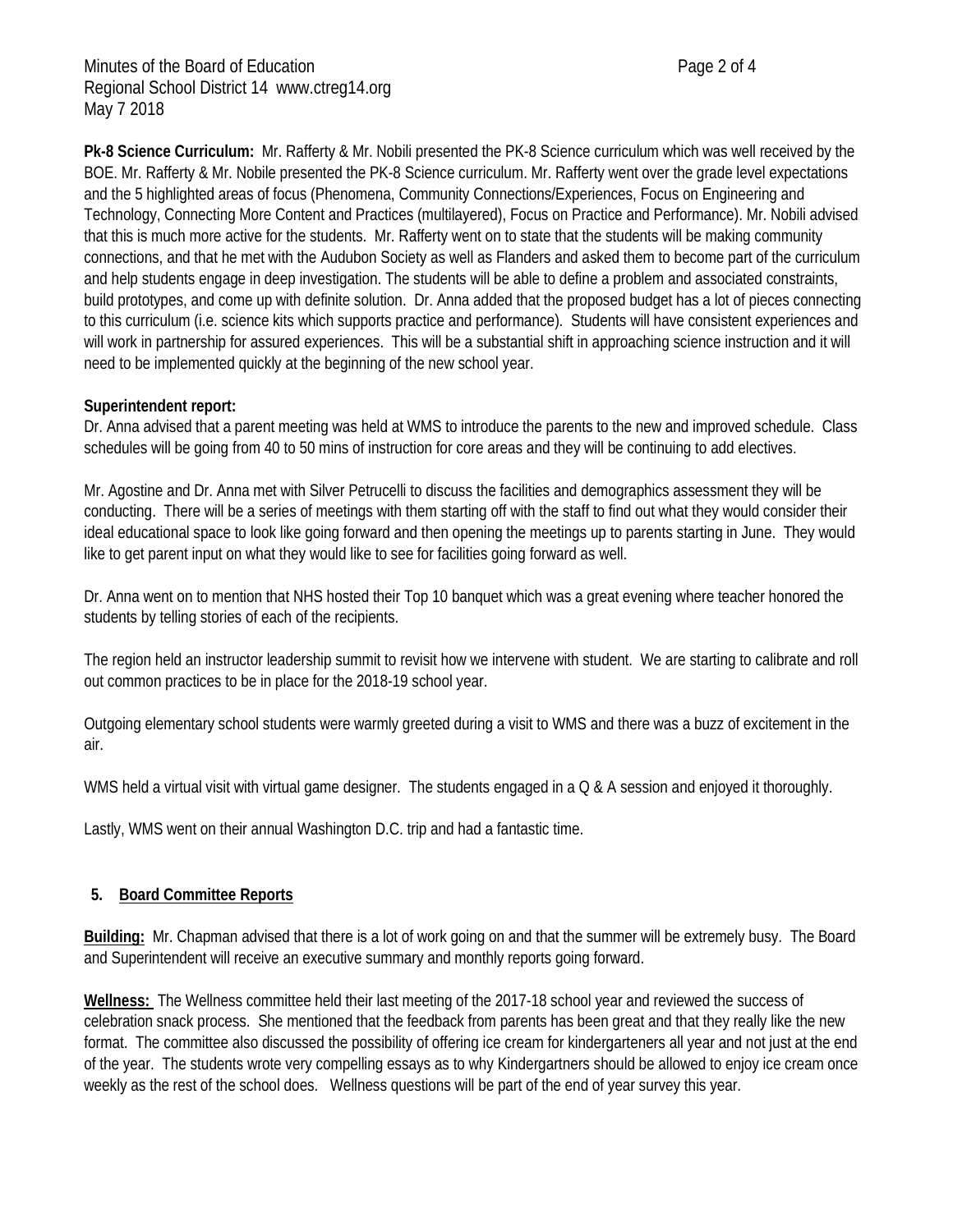**Safe Schools:** Ms. Van Aken advised that the committee met on April 27 and highlighted that Sgt. Roden and Dr. Anna were interviewed by Channel 8 news on what Region 14 is doing in our schools to protect our children. She went on to say that the classroom numbering is complete inside and out for MES, BES, & WMS and that NHS will be done once the renovations are complete. Lastly, the committee will be setting up a date with Newtown dispatch to view a new safety app that may be beneficial in Region 14 schools.

**Finance:** Mr. Bauer mentioned that the committee has met a few times since the last BOE meeting to collect information on continued financing of the NHS renovation project. The committee met with financial advisor Barry Bernabe to go over multiple options on financing and the committee is much closer to coming to concrete plan to put forth to the BOE in the near future.

**District Advisory:** – Ms. Morgan stated that the DAC meets the 1<sup>st</sup> Tuesday of every month and that they are looking at the region's facilities. The committee had a brainstorming session and came up with multiple configuration option which will be brought to parents during the June meeting. She also mentioned that there will be more parent meetings to come.

**6. Board Chair Comments** – Ms. Morgan read a statement to the public in attendance (See attached) The Region will also be holding a parent workshop on bullying and harassment, to be facilitated by Ms. Freiberg and she will also be invited to a BOE meeting in June or July.

# **7. Public Comment** –

Sarah Smith of Bethlehem stated that she was not happy with the Region. She believes she sees patterns that the Region is maligned, complicit, that citizens' concerns are not being reviewed and that she would like to expose this conduct.

Christine de Cicco of Woodbury stated that we teach our children to be respectful and kind, and in turn we as citizens should behave in the same manner and be the example for our children. She went on to state that she has had a very positive experience with her children in the region.

Jim Crocker of Woodbury said that although things are a whole lot better than the region used to be, there is so much social media lynching going on in the community and it is extremely dysfunctional and it needs to stop. He encouraged the BOE to speak up and put things straight to end the misinformation that is being propagated throughout the region.

# **8. Old Business**

A. Mr. Bauer moved that the Region 14 BOE approve the music curriculum as presented and was seconded by Ms. Van Aken. **The motion carried unanimously 8-0-0.**

# **9. New Business**

- A. Mr. Bauer have a brief overview of the NHS construction BOND & BAN issuance coming due in July. The committee will be collecting more information prior to bringing their recommendation to the BOE.
- B. Ms. Van Aken moved that the Region 14 BOE approve the NHS Cheerleading out-of-state tri to Honesdale, PA as presented and was seconded by Mr. Lampart. **The motion carried unanimously 8-0-0.**
- C. The Healthy Foods Certification was tabled to the next BOE meeting.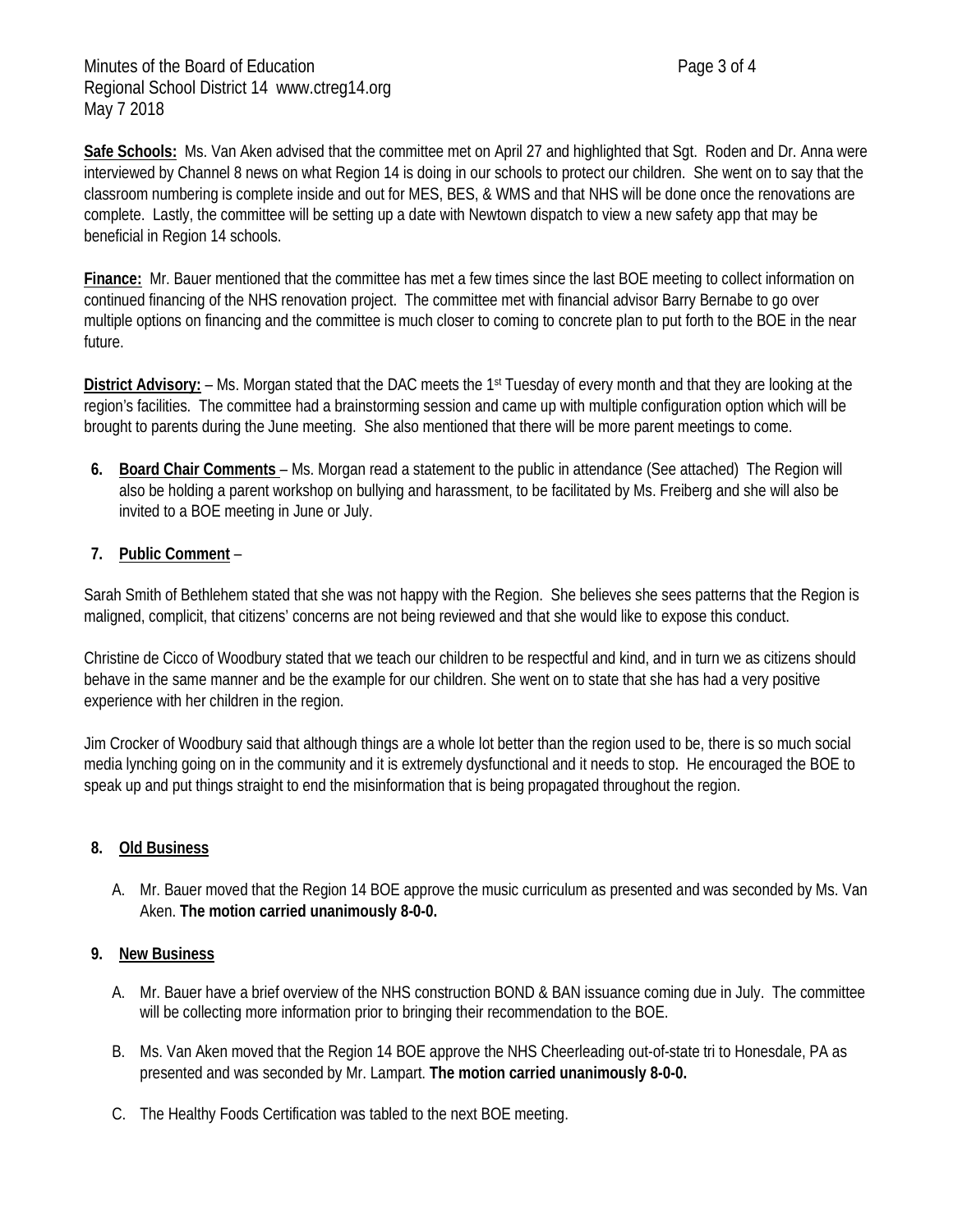D. Mr. Bauer moved that the Region 14 BOE accept the Agriscience Equipment Grant #214-0091VA/VE in the amount of \$246,101 as complete. Seconded by Mr. Lampart. **The motion carried unanimously 8-0-0.**

## **10. Adjournment**

Ms. Van Aken *moved* to adjourn and seconded by Mr. Lampart. **The motion carried unanimously 8-0-0.**

The meeting was adjourned at 8:10pm.

Respectfully Submitted,

 $\mathcal{L}$ chwartz

Natascha Schwartz, BOE Clerk

Recorded and filed subject to Board of Education approval by: Natascha Z. Schwartz, Board Clerk, 5/14/2018